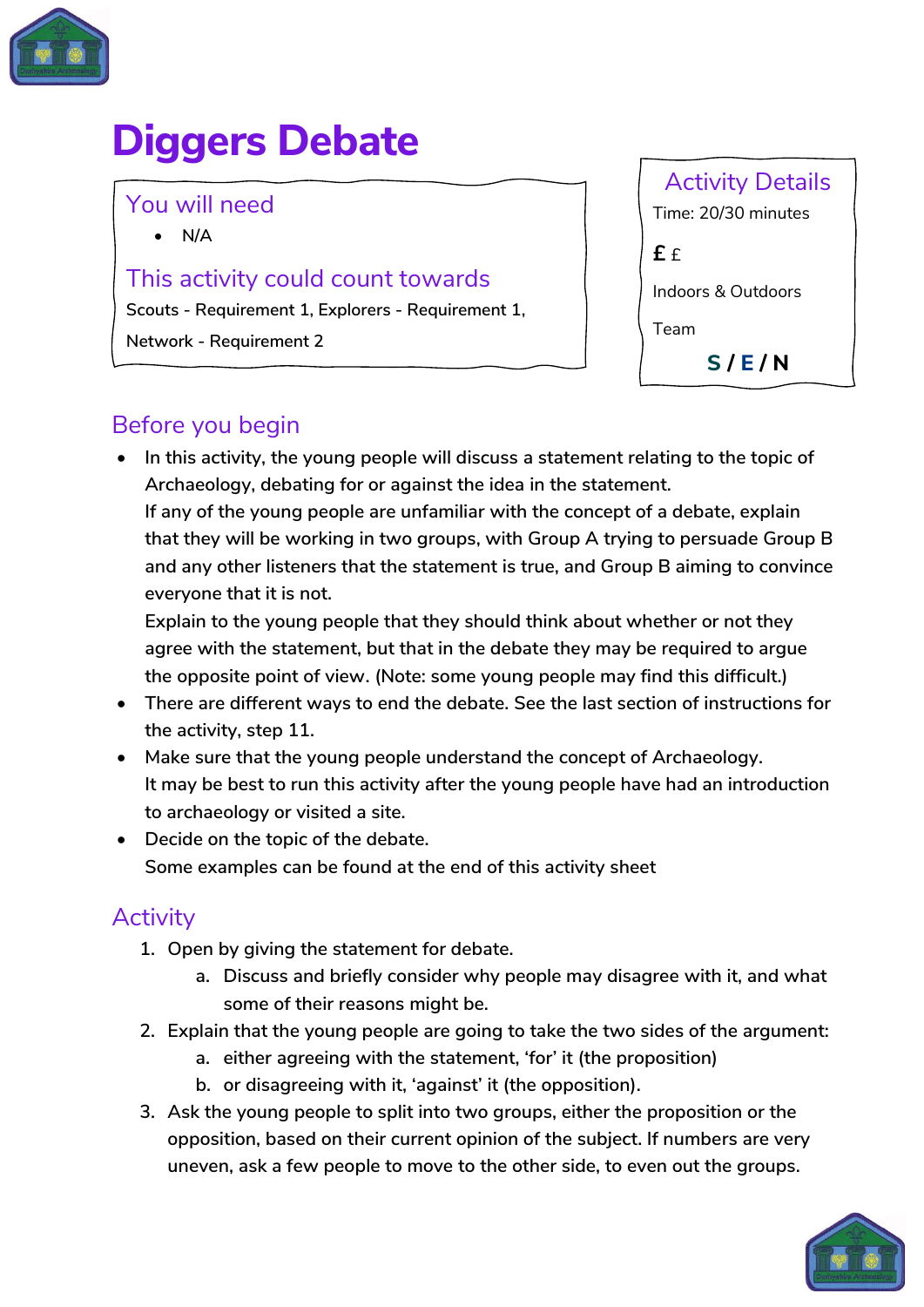

**Option for older groups and/or young people more experienced in debates:**

**The young people who agreed with the statement will be the Opposition and argue against it, and the young people who disagreed with the statement will be the Proposition, maintaining that it is true.**

**This helps the young people to see things from another point of view, but may be very difficult for younger or less confident Scouts.**

- **4. Give the young people approximately ten minutes to come up with three arguments to support their side's point of view. Explain that they will have 60 seconds to put across each of their points, and they should try to give reasons for the points they make.**
	- **a. The time required for this preparation can vary depending on age or ability. Offer support to groups that need it, helping them to prepare their arguments.**
- **5. Give each team another few minutes to nominate three people, one to present each argument they have come up with, and also a fourth person to summarise the group's argument at the end.**
- **6. Decide which team will speak first.**
- **7. The first speaker from the first team now has 60 seconds to make their point, and give their reasons. (Increase or reduce the time depending on the ability of the young people, but keep it the same for all speakers.)**
- **8. The other team goes next, and their first speaker has 60 seconds to get their argument across.**
- **9. Repeat steps 7 & 8 for the remaining two points for each team.**
- **10.The fourth speaker from each team now has 60 seconds to summarise what their team has said.**
- **11.You can choose to end the debate in different ways:**
	- **a. The young people could vote for the point of view they most agree with**
	- **b. The young people could vote for the team that made the best arguments**
	- **c. The leaders could decide which team has won**
	- **d. You don't always have to have a winner**
		- **You could ask the young people if they have changed their position from before the debate**
		- **You could ask them if they have learnt anything new?**

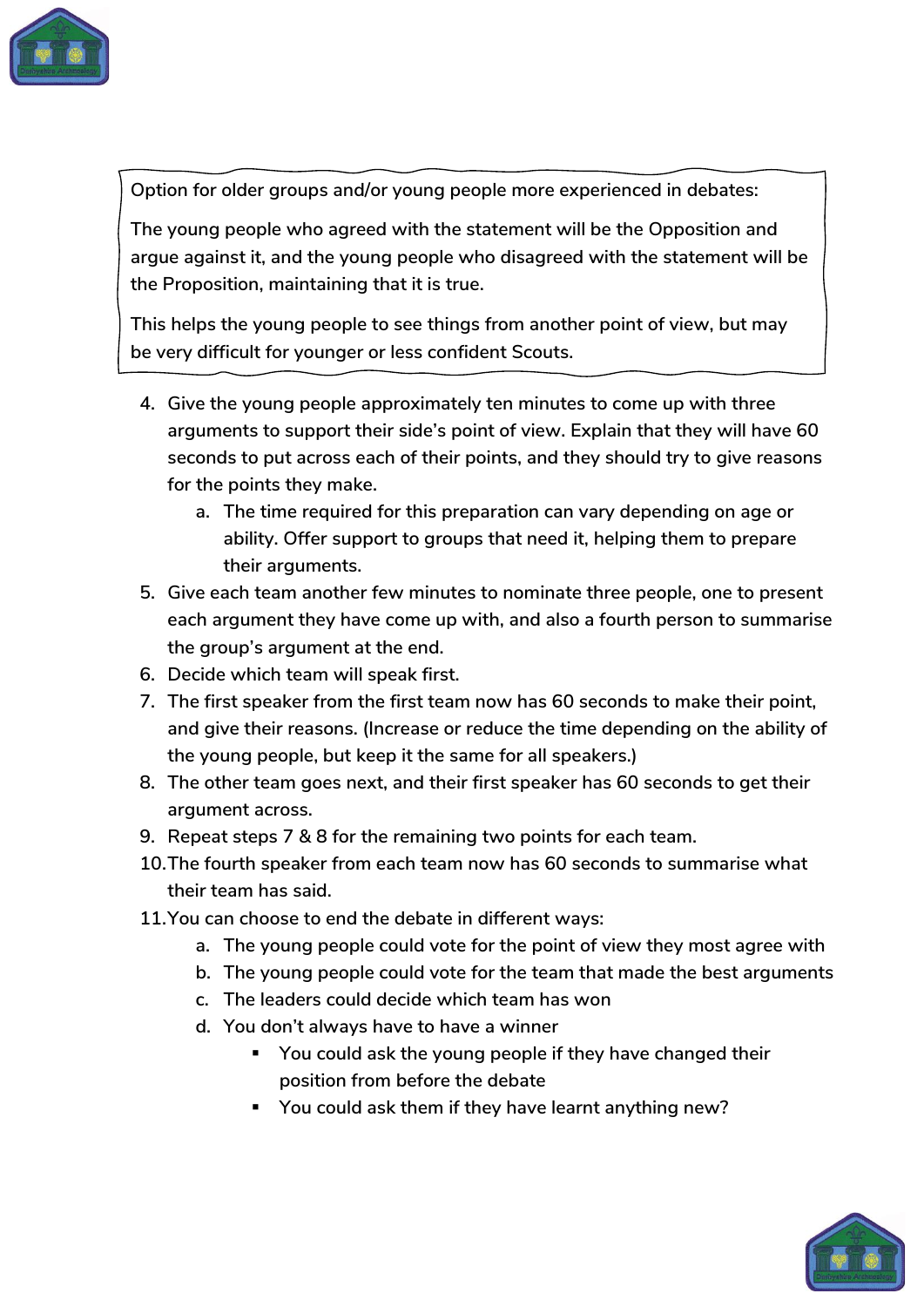

#### Reflection

**How much did you know about the topic before the debate? What did you learn during the debate? What did it make you think about? Is it important to work as a team and listen to other people's opinions?**

**A debate is what you make it, talk about something you find interesting; you don't have to be an expert on the topic, that is the whole point of discussing it.**

### Make it accessible

**Debates can be quite daunting and so it's important to make sure everyone can take part and is comfortable doing so.** 

**You don't have to run the debate as two teams pitted against each other, instead you could just have a group discussion where the young people can put their thoughts forward.** 

**It's important to make sure everyone is comfortable with the topic, if any of your young people feel personally affected by the topic, it should only be discussed if they are happy to do so.** 

### Change the level of challenge

**There are many ways in which to run a debate. Keeping the format as described but changing the level of the challenge, you could alter the timings giving the young people more or less time to think about their arguments. To make it into a longer project, you could spend a couple of nights on the debate, one night allowing the young people to prepare and write out their speeches, then one night carrying out the debate.** 

**It can be fun to make the debate more of a game, and there are many options for this, for example:**

- **setting short timelines for talking;**
- **asking everyone on a team to take part in presenting an argument, but with each person only permitted to say three words, so the team must work together to formulate sentences;**
- **make the debate more like a rap battle, saying that their sentences must rhyme or be spoken to a beat.**

**The options are endless.**

## Youth Shaped Guidance

**As mentioned in 'Change the level of the challenge' there are so many options for how you can run the debate so maybe ask the young people how they want to do it. The young people could even run the debate themselves. Make sure the debate is on a topic they are interested in and not just one the leader has chosen.**